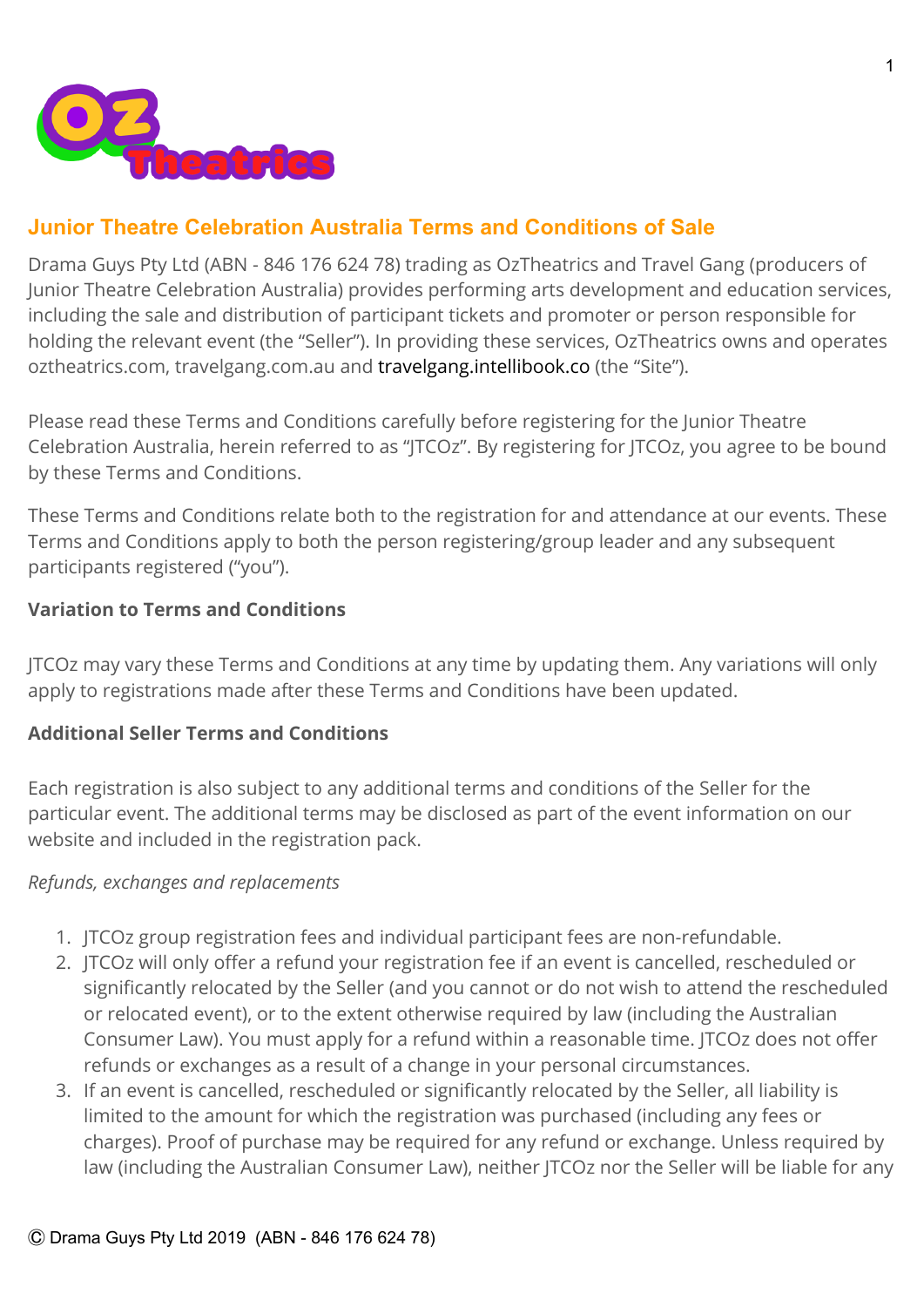other losses incurred by you as a result of the cancellation, rescheduling or relocation of an event, including any travel and accommodation expenses.

4. You should carefully consider the refund and cancellation policies of travel, accommodation and other goods or service providers when making arrangements for attendance at an event. You may also wish to consider taking out a relevant insurance policy to cover for any losses in the event of cancellation, rescheduling or relocation.

## *Variations to performances or cancellation of events*

1. The Seller reserves the right to add, withdraw, reschedule or substitute artists and/or vary advertised programs, prices, venues, seating arrangements and audience capacity.

## *Conditions of entry*

- 1. Admission to an event is subject to the Seller's Terms. In particular, the following form part of the Seller's terms unless otherwise specified:
- 2. You may be denied entry into, or removed from, an event where the Seller has reasonable grounds to do so, including if you breach these Terms and Conditions or the Seller's Terms, or you are intoxicated, under the influence of illicit drugs, inappropriately attired or adversely affecting the enjoyment of the event by others.
- 3. If you arrive late, you may not be admitted until a suitable break in the event.
- 4. You may not be permitted to take into the event, or use, cameras or other photographic or recording equipment (including mobile phones).
- 5. You may be required to submit to a search of your person and/or possessions before entering the event.

# *Wristband policy*

- 1. Entry into an event is only granted to individuals who are officially registered with a registered group for that specific event. Registered participants will be refused entry to an event if they are not wearing a valid official event wristband issued at time of sign in. If a wristband is of a questionable state, including if it has been damaged, tampered with or defaced in any way, or has not been purchased from JTCOz or other authorised point of sale.
- 2. Wristbands are not transferable between members of a registered group.
- 3. One wristband is allocated to each registered participant within a group. If registered groups are found to be transfering wristband between registered and non-registered members, the entire group may be disqualified from the event and asked to leave without refund of any registration fee or participation fee.
- 4. JTCOz is not a public event and therefore, tickets are not sold to the general public. As such, wristbands may not be on-sold to members of the public or to anyone who is not a registered participant of the event.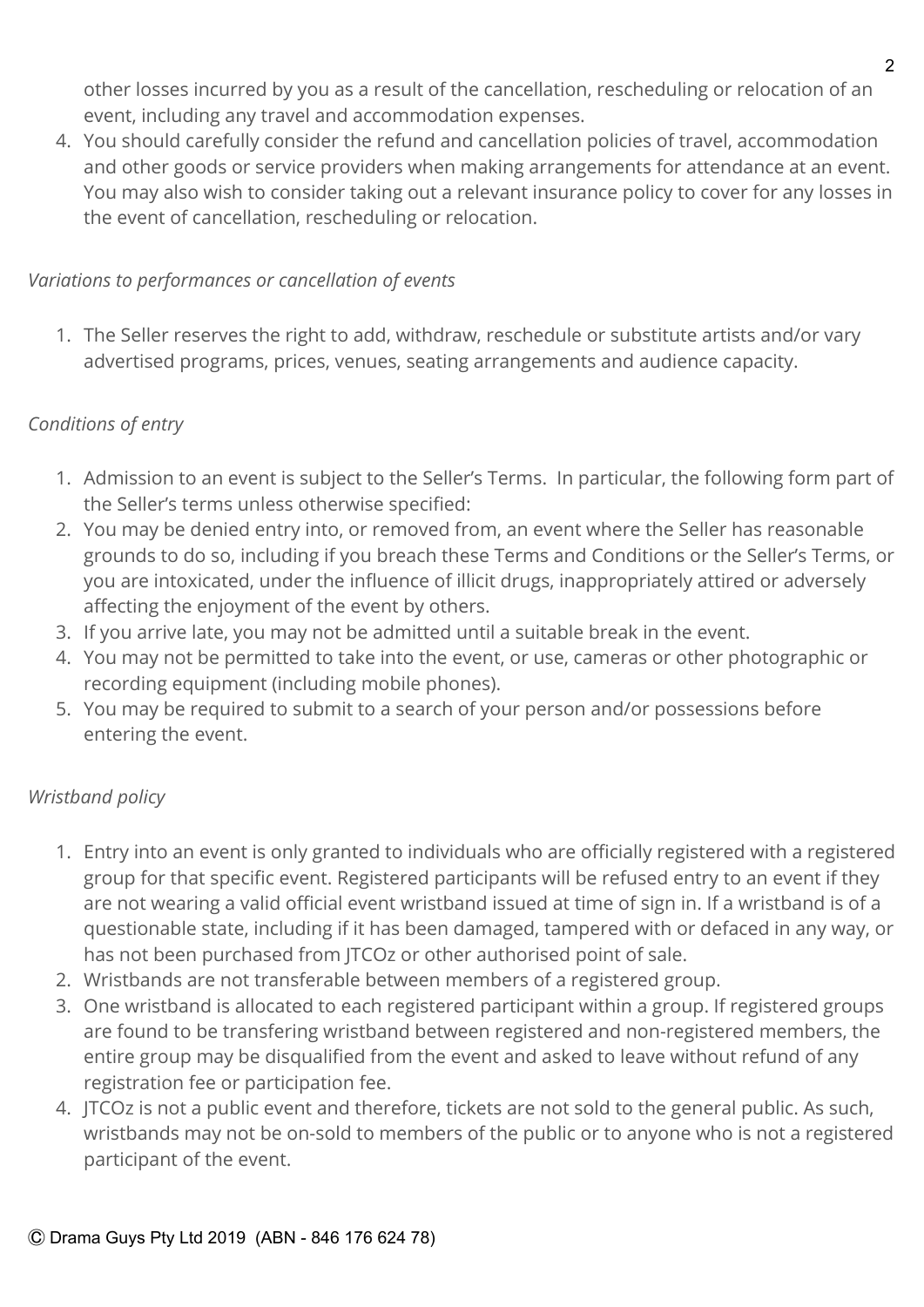ON SALE/SCALPING WARNING: The resale of wristbands in certain circumstances is governed by ticket sales legislation and may attract criminal penalties.

# *Registration and sign in*

1. You must allow adequate time for registration and sign in when you arrive at JTCOz at advertised sign in times. At such time you will be required to sign off on and acknowledge that you understand relevant information. Such information may include, but will not be limited too, t shirt quantity, wristband policy, event program quantity, adjudication rules, release forms.

# *System Errors*

1. While JTCOz takes all reasonable care to ensure that registrations are correctly priced and only available for sale when intended, sometimes errors may occur. JTCOz may cancel an order made as a result of any such error, although in the case of a pricing error JTCOz will endeavour to contact you to give you the option of purchasing the registration at the correct price.

# *Customer Errors*

1. If an error on your behalf results in JTCOz reprocessing the registration transaction at your request, JTCOz may charge to you the actual costs incurred in reprocessing the registration transaction, including any chargeback or postage fees charged to JTCOz by a third party.

# *Adjudication Guidelines*

- 1. Each group must present up to ten minutes of a Broadway JR. or KIDS Collection show for a small panel of professional theatre artists, adjudicators and other festival attendees.
- 2. The content of the performance must include only material (dialogue and music) that is part of the official Broadway JR script.
- 3. You must use only backing tracks from the official Broadway JR showkit. No vocal recordings to be used.
- 4. Music and scenes may be shorted for the adjudication performance but should remain in the same sequential order that they appear in the script.
- 5. Before your specific performance, your group is given approximately twenty minutes to warm up in a separate room.
- 6. Following your performance, adjudicators talk directly to the student performers, highlighting specific impressive areas of the presentation and also offering constructive feedback to encourage further growth.
- 7. Following your adjudication and feedback session, your cast and creative team will be escorted to another room for a moderated discussion about what they experienced and how they interpreted the adjudicator comments.
- 8. THREE Drama blocks will be provided for use in the performance.The only other set pieces allowed are chairs. For safety, no one is allowed to stand on these chairs.

## Ⓒ Drama Guys Pty Ltd 2019 (ABN - 846 176 624 78)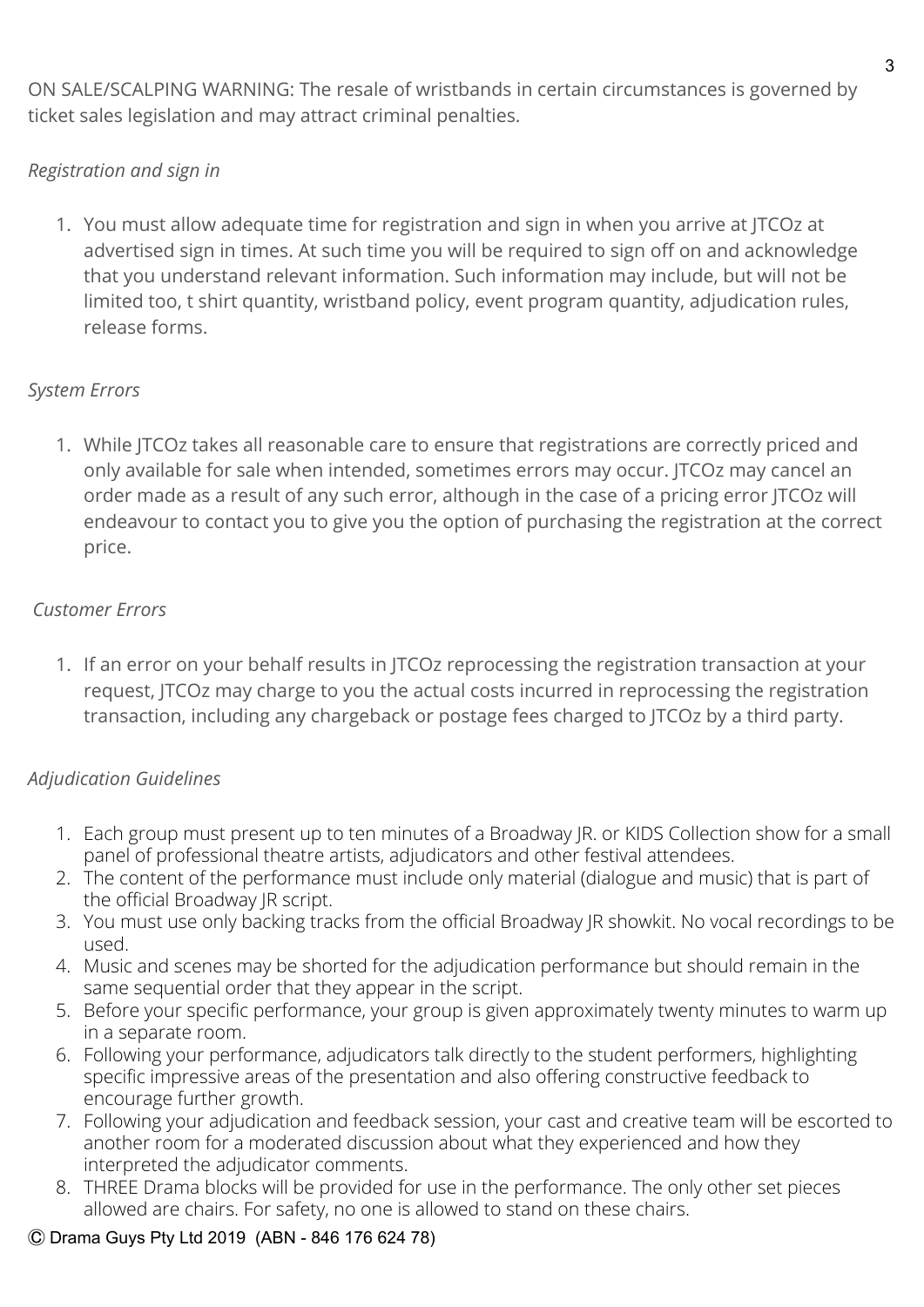- 9. No costumes, make-up, set pieces or props are allowed. The only exception is small hand props that are ESSENTIAL to the choreography. For example, mugs for the tavern dance in Disney's Beauty and the Beast JR. are acceptable. A mask for the Beast or books for Belle are not.
- 10.The performance space is approximately 8m x 6m. There will be some offstage space on both stage left and right, but there are no curtains and no back cross-over space. This size indication is an approximation only and may vary depending on each pod space.
- 11.Groups should wear either their own production t-shirts or drama blacks for their presentation.
- 12.Performers must wear shoes at all times.
- 13.Groups must provide their own Accompaniment CD/iPod/USB drive and operator. JTCOz will not be responsible for faulty resources and music sources provided by you.
- 14.Microphones are not available.
- 15.Everyone in the Adjudication Room must be registered for the festival with a group. Parents and/or guests of performers will not be admitted to any performance if they are not registered with a group.
- 16.If you have two groups each group must present a different Broadway Jr title and have obtained a full Showkit and license to present each of the titles within the timeframe guidelines.
- 17.If you have two groups each group must register separately. This means two separate registration processes and two \$350 nonrefundable registration fees.
- 18.Each group will be allocated to different adjudication pods.
- 19.Each group must have a minimum of 30 participants. This number can include students, directors, chaperones and any additional family or friends. With a minimum of 15 students inclusive.
- 20.Each group must have a different primary contact.
- 21.Each group must have a completely different creative team (includes director, choreographer and music director).
- 22.Each group must have a different set of chaperones.
- 23.Each group must have their own cast. No student can perform in both productions.
- 24.Groups from the same organization will be placed in different adjudication pods and student workshops and will be unable to watch each other perform during adjudication.

# *Child Protection*

- 1. It is strongly advised that all teachers, directors, creative teams, chaperones, parents and students over the age of 18 hold a valid working with children check with the registered group/school/organisation from which they are a registered participant.
- *2.* Group leaders and chaperones maintain responsibility for their registered students at all times.
- *3.* There must be one chaperone per every four students at all festival events. If you have more chaperones than are necessary, that is wonderful! Consider creating a schedule so each of you can take a break when needed.

# *Participant Conduct*

1. Group leader/directors responsibilities include making sure your students are respectful throughout the event as both participants and audience members.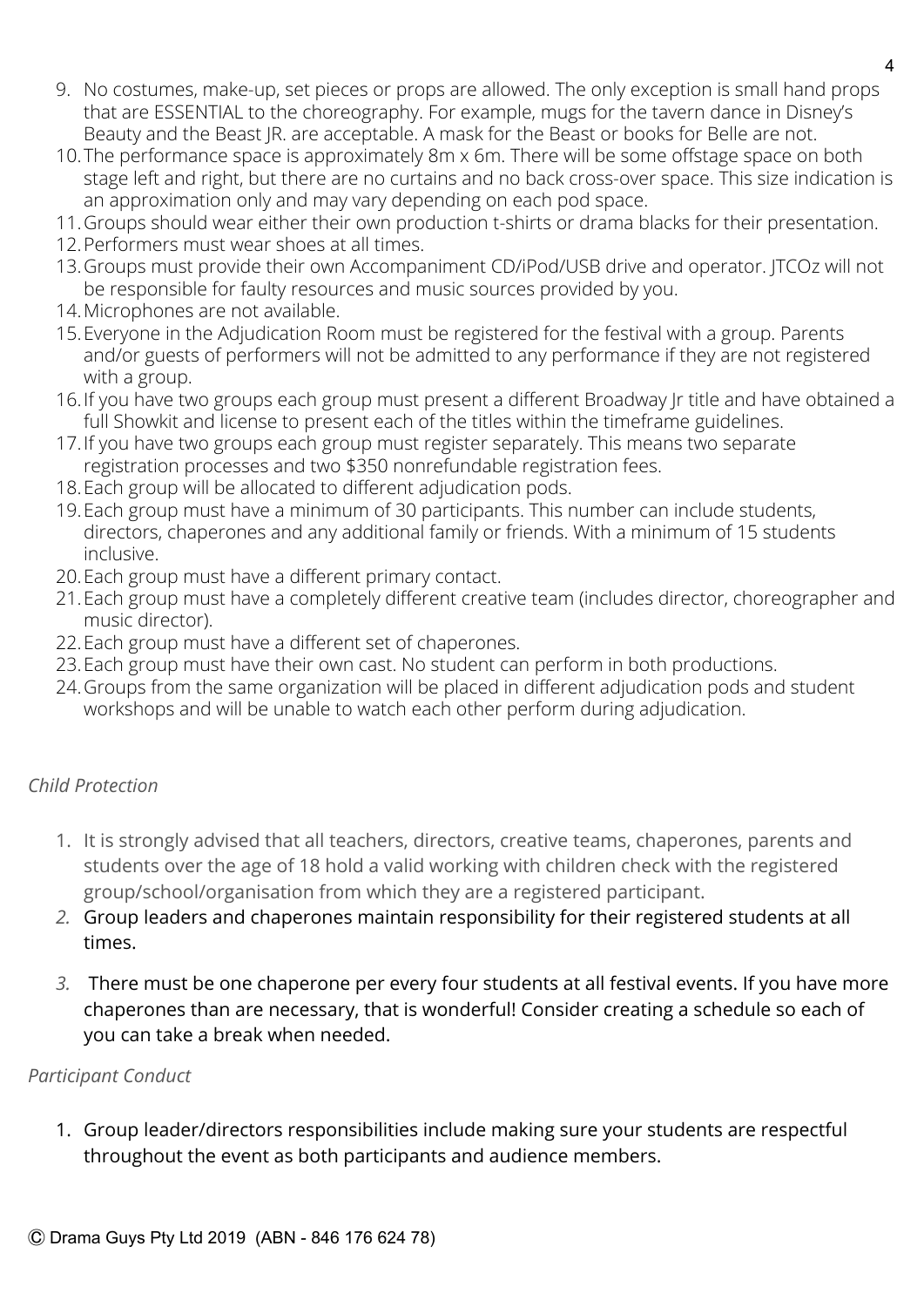- 2. While awards are a part of JTCOz, the event is not a competition. Anything you can do to encourage celebration over competition assists in creating a positive atmosphere and a successful JTCOz.
- 3. All participants and chaperones will be supportive of their group's creative team. Many times while you are chaperoning, your creative team will be attending receptions, workshops and training. For them to get the most out of these opportunities, it's important they know their students are representing them and their community well.
- 4. All participants should strive to uphold and create a positive experience for all students and other participants.
- 5. Do not directly approach festival celebrities and guests if they are enjoying "down time".
- 6. Bad language and negative comments towards special guests and celebrities will warrant disqualification from the event and the participant or entire group may be asked to leave the event entirely.
- 7. Partons intoxicated or under the influence of illegal drugs will be removed from the event.

# *Permission to publish and media release*

- 1. All registered participants grant OzTheatrics and the Junior Theatre Celebration Australia and their affiliate including Music Theatre International Australasia, iTheatrics, Travel Gang and Hal Leonard Australia the right and permission to use and publish the photographs/film/videotapes/electronic representations and/or sound recordings made of registered participants and release OzTheatrics and their affiliates from any and all liability from such use and publication.
- 2. All registered participants authorise the reproduction, sale, copyright, exhibit, broadcast, electronic storage and/or distribution of said photographs/film/videotapes/electronic representations and/or sound recordings without limitation at the discretion of OzTheatrics and their affiliates and specifically waive any right to any compensation for any of the foregoing for an unlimited duration.

# *Payment Deadlines*

- 1. All group leaders registering a group for JTCOz should understand that payment deadlines for registration fees and individual participant fees are non-refundable.
- 2. All registration fees and individual participant fees are due by a specified date each year and any groups who wish to add additional participants after the cut off deadlines will be charged an addition admin fee of \$100 on top of the normal specific participation fee.
- 3. JTCOz reserves the right to not allow groups to add extra participants after the cut off deadline.
- 4. Under no circumstances will additional participants be added to a group registration up to 7 days prior to the event.
- 5. Payments are only accepted through the registered groups payment portal on intellibook. Cash or cheques will not be accepted.